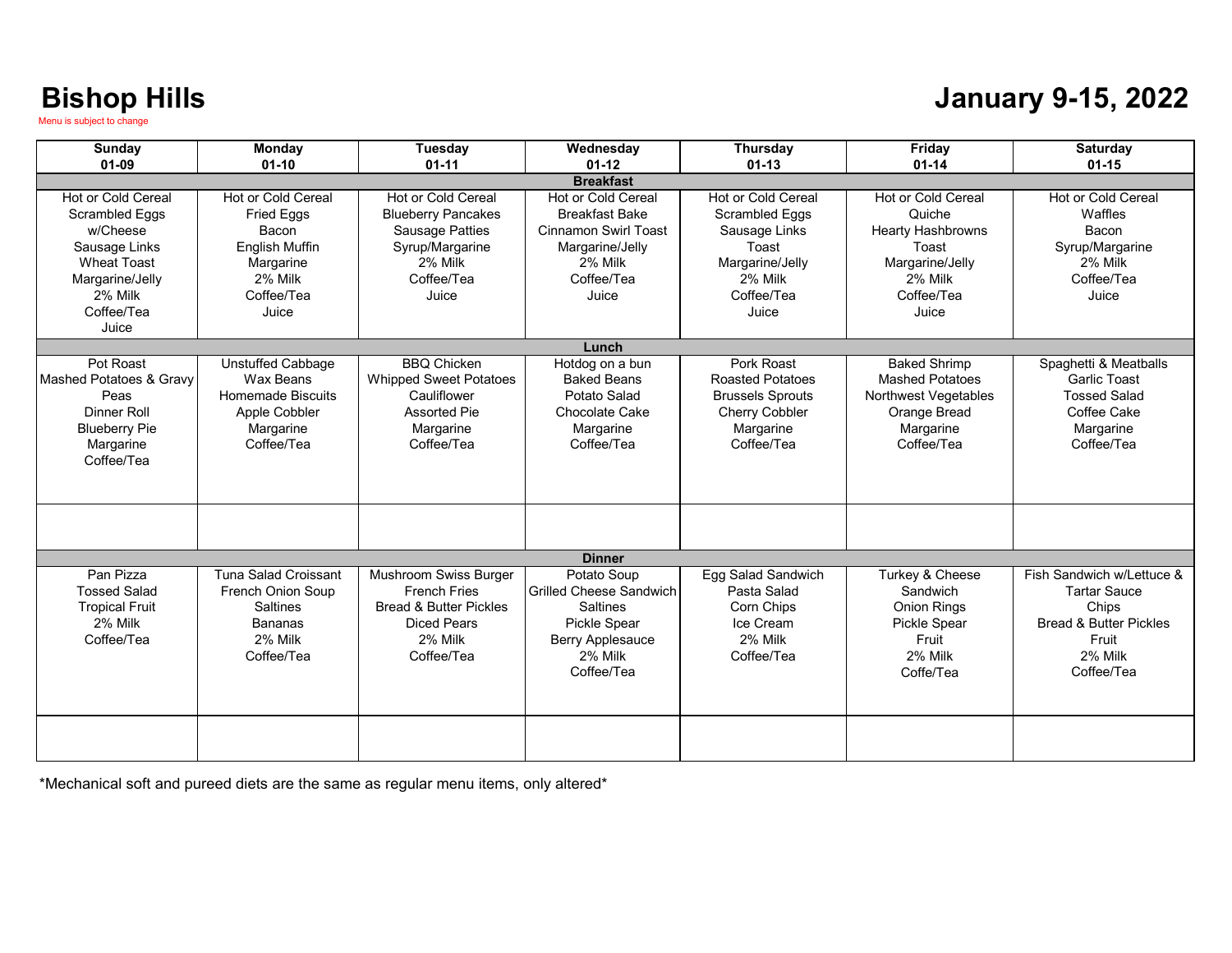#### **January 16-22, 2022**

| Sunday                                                                                                                     | Monday                                                                                                                          | Tuesday                                                                                                                                       | Wednesday                                                                                                                              | Thursday                                                                                                                                                                 | Friday                                                                                                                                                     | <b>Saturday</b>                                                                                                                 |  |
|----------------------------------------------------------------------------------------------------------------------------|---------------------------------------------------------------------------------------------------------------------------------|-----------------------------------------------------------------------------------------------------------------------------------------------|----------------------------------------------------------------------------------------------------------------------------------------|--------------------------------------------------------------------------------------------------------------------------------------------------------------------------|------------------------------------------------------------------------------------------------------------------------------------------------------------|---------------------------------------------------------------------------------------------------------------------------------|--|
| $01 - 16$                                                                                                                  | $01 - 17$                                                                                                                       | $01 - 18$                                                                                                                                     | $01 - 19$                                                                                                                              | $01 - 20$                                                                                                                                                                | $01 - 21$                                                                                                                                                  | $01-22$                                                                                                                         |  |
| <b>Breakfast</b>                                                                                                           |                                                                                                                                 |                                                                                                                                               |                                                                                                                                        |                                                                                                                                                                          |                                                                                                                                                            |                                                                                                                                 |  |
| Hot or Cold Cereal<br><b>Scrambled Eggs</b><br>Sausage Links<br>Toast<br>Margarine/Jelly<br>2% Milk<br>Coffee/Tea<br>Juice | <b>Hot or Cold Cereal</b><br><b>French Toast</b><br><b>Sausage Patties</b><br>Syrup/Margarine<br>2% Milk<br>Coffee/Tea<br>Juice | <b>Hot or Cold Cereal</b><br><b>Cheesy Scrambled Eggs</b><br>Bacon<br><b>Wheat Toast</b><br>Margarine/Jelly<br>2% Milk<br>Coffee/Tea<br>Juice | Hot or Cold Cereal<br><b>Boiled Egg</b><br><b>Biscuits &amp; Sausage</b><br>Gravv<br>Margarine/Jelly<br>2% Milk<br>Coffee/Tea<br>Juice | <b>Hot or Cold Cereal</b><br>Breakfast Sandwich on<br>English Muffin w/ Cheese.<br>Sausage & Egg<br><b>Hash Browns</b><br>Margarine/Jelly<br>2% Milk<br>Coffee/Tea/Juice | Hot or Cold Cereal<br><b>Scrambled Eggs</b><br>Canadian Bacon<br><b>Cinnamon Toast</b><br>Margarine/Jelly<br>2% Milk<br>Coffee/Tea<br>Juice                | <b>Hot or Cold Cereal</b><br>Waffles<br>Sausage Links<br>Syrup/Margarine<br>2% Milk<br>Coffee/Tea<br>Juice                      |  |
|                                                                                                                            |                                                                                                                                 |                                                                                                                                               | Lunch                                                                                                                                  |                                                                                                                                                                          |                                                                                                                                                            |                                                                                                                                 |  |
| <b>Baked Ham</b><br><b>Scalloped Potatoes</b><br>Peas<br><b>Dinner Roll</b><br><b>Brownies</b><br>Margarine<br>Coffee/Tea  | Hot Turkey Sandwich<br>Mashed Potatoes & Gravy<br><b>Mixed Vegetables</b><br>Fruit Cup<br>Margarine<br>Coffee/Tea               | Chicken Pot Pie w/Biscuit<br><b>Green Beans</b><br>Cinnamon & Raisin Rice<br>Pudding<br>Margarine<br>Coffee/Tea                               | <b>BBO</b> Beef<br>Au Gratin Potatoes<br><b>Broccoli</b><br>Dinner Roll<br>Apple Cobbler<br>Margarine<br>Coffee/Tea                    | Pork Loin<br><b>Brown Rice</b><br>Vegetable Medley<br><b>Carrot Cake</b><br>Margarine<br>Coffee/Tea                                                                      | Creamy Chicken &<br>Mushrooms with Egg<br><b>Noodles</b><br><b>Mixed Vegetables</b><br><b>Garlic Toast</b><br>Pistachio Pudding<br>Margarine<br>Coffee/Tea | Meatloaf<br>Mashed Potatoes & Gravy<br><b>Northwest Vegetables</b><br>Cheesecake<br>Margarine<br>Coffee/Tea                     |  |
|                                                                                                                            |                                                                                                                                 |                                                                                                                                               |                                                                                                                                        |                                                                                                                                                                          |                                                                                                                                                            |                                                                                                                                 |  |
|                                                                                                                            |                                                                                                                                 |                                                                                                                                               | <b>Dinner</b>                                                                                                                          |                                                                                                                                                                          |                                                                                                                                                            |                                                                                                                                 |  |
| Corned Beef Sandwich<br>Potato Salad<br><b>Pickle Spear</b><br><b>Fruit Cocktail</b><br>2% Milk<br>Coffee/Tea              | Olive Burger<br><b>Onion Petals</b><br><b>Bread and Butter Pickle</b><br>Banana Pudding<br>2% Milk<br>Coffee/Tea                | Beef w/Noodles<br>Cauliflower<br><b>Mixed Fruit</b><br>2% Milk<br>Coffee/Tea                                                                  | <b>Grilled Cheese Sandwich</b><br><b>Tater Tots</b><br><b>Tossed Salad</b><br>Pineapple Chunks<br>2% Milk<br>Coffee/Tea                | Chicken Salad Sandwich<br>Potato Chips<br>Coleslaw<br>Ice Cream<br>2% Milk<br>Coffee/Tea                                                                                 | Ham Salad Sandwich<br>Soup of the Dav<br><b>Saltines</b><br>Cottage Cheese &<br>Peaches<br>2% Milk<br>Coffee/Tea                                           | Roast Beef & Swiss<br>Sandwich<br><b>Onion Rings</b><br><b>Pickle Spear</b><br><b>Mandarin Oranges</b><br>2% Milk<br>Coffee/Tea |  |
|                                                                                                                            |                                                                                                                                 |                                                                                                                                               |                                                                                                                                        |                                                                                                                                                                          |                                                                                                                                                            |                                                                                                                                 |  |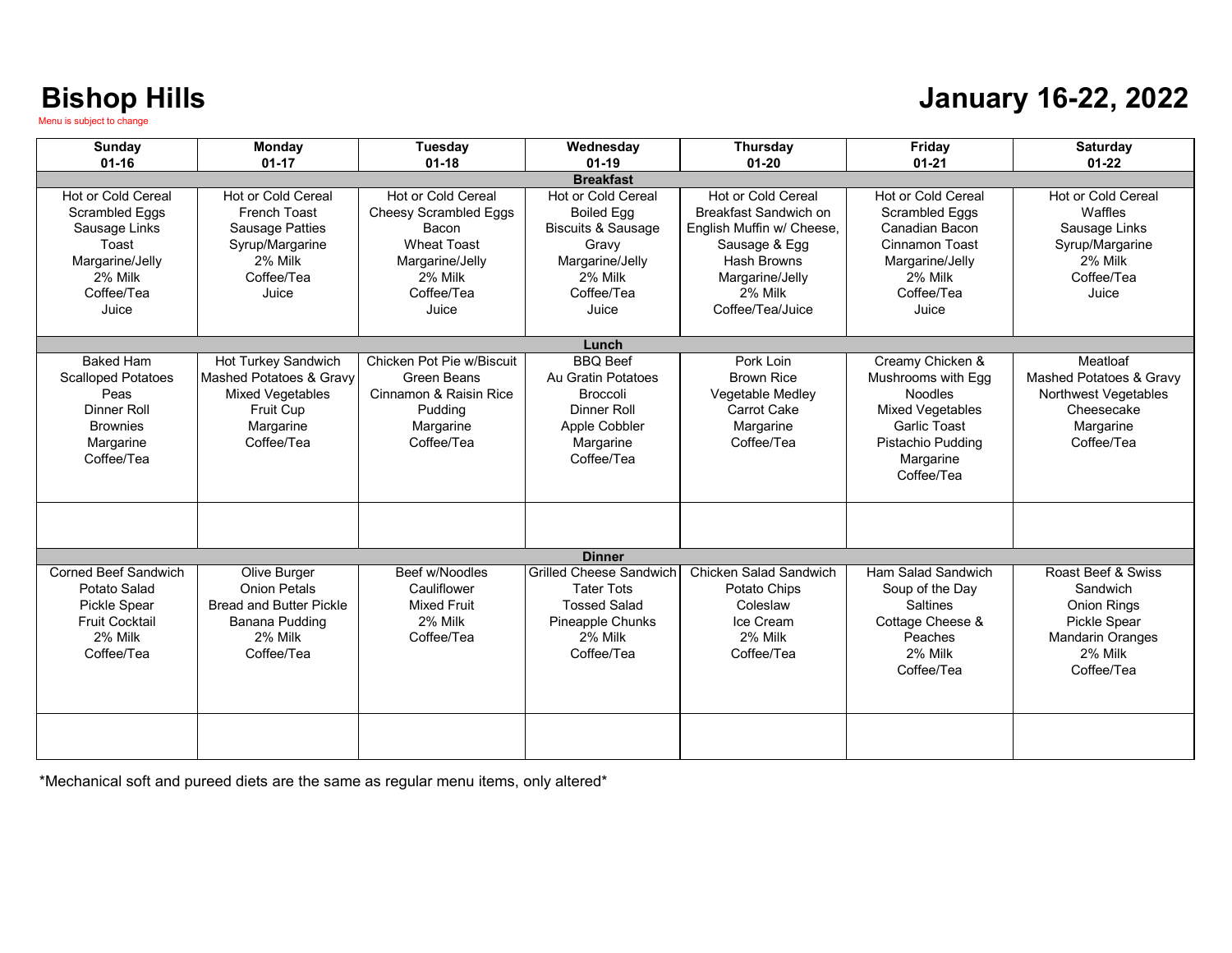#### **January 23-29, 2022**

| Sunday                 | <b>Monday</b>       | Tuesday                          | Wednesday            | Thursday                  | Friday                    | <b>Saturday</b>            |
|------------------------|---------------------|----------------------------------|----------------------|---------------------------|---------------------------|----------------------------|
| $01 - 23$              | $01 - 24$           | $01 - 25$                        | $01 - 26$            | $01 - 27$                 | $01 - 28$                 | $01 - 29$                  |
|                        |                     |                                  | <b>Breakfast</b>     |                           |                           |                            |
| Hot or Cold Cereal     | Hot or cold Cereal  | Hot or Cold Cereal               | Hot or Cold Cereal   | <b>Hot or Cold Cereal</b> | <b>Hot or Cold Cereal</b> | Hot or Cold Cereal         |
| Scrambled Eggs         | Pancakes            | <b>Cheesy Scrambled Eggs</b>     | <b>Boiled Egg</b>    | <b>Fried Eggs</b>         | Quiche                    | Waffles                    |
| Bacon                  | Sausage Patty       | Bacon                            | Canadian Bacon       | <b>Fresh Baked Muffin</b> | Hash Browns               | Sausage Links              |
| <b>Wheat Toast</b>     | Syrup/Margarine     | Raisin Toast                     | <b>Wheat Toast</b>   | Yogurt                    | Toast                     | Syrup/Margarine            |
| Jelly/Margarine        | 2% Milk             | Jelly/Margarine                  | Margarine/Jelly      | Margarine/Jelly           | Margarine/Jelly           | 2% Milk                    |
| 2% Milk                | Coffee/Tea          | 2% Milk                          | 2% Milk              | 2% Milk                   | 2% Milk                   | Coffee/Tea                 |
| Coffee/Tea             | Juice               | Coffee/Tea                       | Coffee/Tea           | Coffee/Tea                | Coffee/Tea                | Juice                      |
| Juice                  |                     | Juice                            | Juice                | Juice                     | Juice                     |                            |
|                        |                     |                                  |                      |                           |                           |                            |
|                        |                     |                                  | Lunch                |                           |                           |                            |
| Glazed Turkey          | Salisbury Steak     | Maple Bacon Chicken              | Chili Dogs w/bun     | Chicken a la King Mashed  | Kielbasa                  | <b>Baked Ham</b>           |
| Potatoes Au Gratin     | <b>Baked Potato</b> | <b>White Rice</b>                | Coleslaw             | Potatoes                  | Sauerkraut                | <b>Scalloped Potatoes</b>  |
| Green Beans            | Broccoli w/Cheese   | Northwest Vegetables             | <b>Baked Beans</b>   | Sicilian Vegetables       | Potato Salad              | <b>Grn Bean Casserole</b>  |
| Lemon Meringue Pie     | Dinner Roll         | Surprise Cake                    | <b>Fruited Jello</b> | Biscuit                   | Orange Bread              | <b>Chocolate Cream Pie</b> |
| Margarine              | Fruit               | Margarine                        | Margarine            | Peach Crisp               | Margarine                 | Margarine                  |
| Coffee/Tea             | Margarine           | Coffee/Tea                       | Coffee/Tea           | Margarine                 | Coffee/Tea                | Coffee/Tea                 |
|                        | Coffee/Tea          |                                  |                      | Coffee/Tea                |                           |                            |
|                        |                     |                                  |                      |                           |                           |                            |
|                        |                     |                                  |                      |                           |                           |                            |
|                        |                     |                                  |                      |                           |                           |                            |
|                        |                     |                                  |                      |                           |                           |                            |
|                        |                     |                                  |                      |                           |                           |                            |
|                        |                     |                                  | <b>Dinner</b>        |                           |                           |                            |
| Pizza                  | Soup of the Day     | <b>Baked Spaghetti</b><br>Garlic | Patty Melt on Rye    | Goulash                   | Fish Sandwich with Tartar | <b>BLT Sandwich</b>        |
| <b>Breadstick</b>      | Deli Sandwich       | Toast                            | Potato Rounds        | <b>Breadstick</b>         | Sauce                     | Navy Bean Soup             |
| Side Salad             | <b>Saltines</b>     | Peas & Pearl Onions              | Pickle               | Prince Charles Veggies    | Lettuce & Tomatoes        | <b>Saltines</b>            |
| <b>Chilled Peaches</b> | Pudding             | Berry Applesauce                 | Fruit                | Ice Cream                 | <b>Curly Fries</b>        | Pineapple Chunks           |
| 2% Milk                | 2% Milk             | 2% Milk                          | 2% Milk              | 2% Milk                   | Pickle Spear              | 2% Milk                    |
| Coffee/Tea             | Coffee/Tea          | Coffee/Tea                       | Coffee/Tea           | Coffee/Tea                | <b>Banana Pudding</b>     | Coffee/Tea                 |
|                        |                     |                                  |                      |                           | 2% Milk                   |                            |
|                        |                     |                                  |                      |                           | Coffee/Tea                |                            |
|                        |                     |                                  |                      |                           |                           |                            |
|                        |                     |                                  |                      |                           |                           |                            |
|                        |                     |                                  |                      |                           |                           |                            |
|                        |                     |                                  |                      |                           |                           |                            |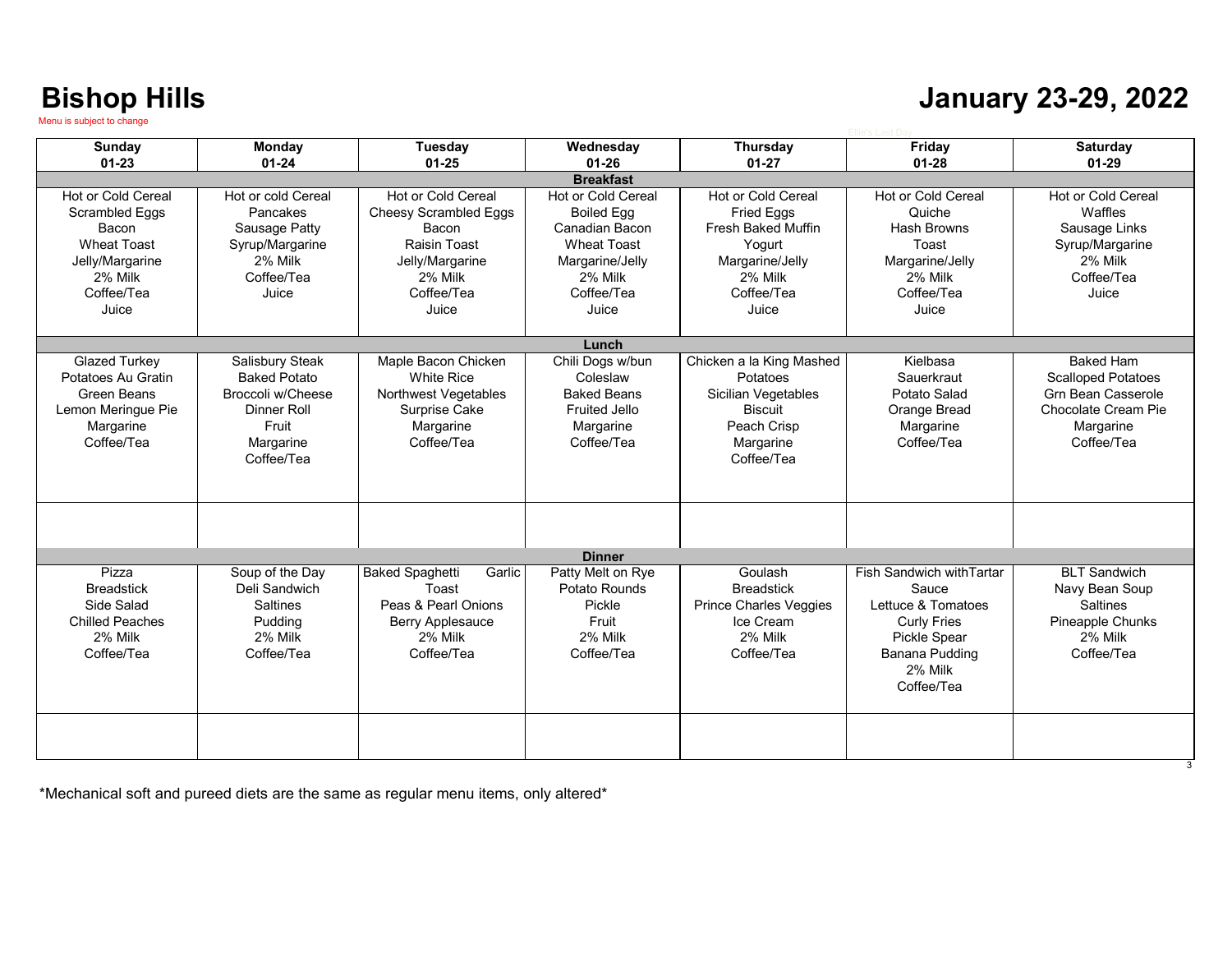#### **January 30, 2022- February 5, 2022**

| Sunday<br>$01 - 30$                                                                                                             | Monday<br>$01 - 31$                                                                                                       | Tuesday<br>$02 - 01$                                                                                                       | Wednesday<br>$02 - 02$                                                                                                                 | <b>Thursday</b><br>$02 - 03$                                                                                                                | Friday<br>$02 - 04$                                                                                                                       | <b>Saturday</b><br>$02 - 05$                                                                                       |
|---------------------------------------------------------------------------------------------------------------------------------|---------------------------------------------------------------------------------------------------------------------------|----------------------------------------------------------------------------------------------------------------------------|----------------------------------------------------------------------------------------------------------------------------------------|---------------------------------------------------------------------------------------------------------------------------------------------|-------------------------------------------------------------------------------------------------------------------------------------------|--------------------------------------------------------------------------------------------------------------------|
|                                                                                                                                 |                                                                                                                           |                                                                                                                            | <b>Breakfast</b>                                                                                                                       |                                                                                                                                             |                                                                                                                                           |                                                                                                                    |
| <b>Hot or Cold Cereal</b><br><b>French Toast</b><br>Sausage Links<br>Toast<br>Margarine/Jelly<br>2% Milk<br>Coffee/Tea<br>Juice | <b>Hot or Cold Cereal</b><br><b>Scrambled Eggs</b><br>Bacon<br>Toast<br>Margarine/Jelly<br>2% Milk<br>Coffee/Tea<br>Juice | Hot or Cold Cereal<br><b>Breakfast Bake</b><br><b>Wheat Toast</b><br>Margarine/Jelly<br>2% Milk<br>Coffee/Tea<br>Juice     | Hot or Cold Cereal<br><b>Biscuits &amp; Sausage</b><br>Gravy<br><b>Boiled Egg</b><br>Margarine/Jelly<br>2% Milk<br>Coffee/Tea<br>Juice | <b>Hot or Cold Cereal</b><br>Egg Patty<br><b>Turkey Links</b><br>Nutrigrain Bar<br>Margarine/Jelly<br>2% Milk<br>Coffee/Tea<br><b>Juice</b> | Hot or Cold Cereal<br>Omelette<br>Hashbrowns<br><b>Wheat Toast</b><br>Margarine/jelly<br>2% Milk<br>Coffee/Tea<br>Juice.                  | Hot or Cold Cereal<br>Waffles<br>Bacon<br>Syrup/Margarine<br>2% Milk<br>Coffee/Tea<br>Juice                        |
|                                                                                                                                 |                                                                                                                           |                                                                                                                            | Lunch                                                                                                                                  |                                                                                                                                             |                                                                                                                                           |                                                                                                                    |
| <b>Roasted Turkey Mashed</b><br>Potatoes<br>Carrots<br>Dinner Roll<br><b>Assorted Pie</b><br>Margarine<br>Coffee/Tea            | Lasagna<br><b>Garlic Toast</b><br>Side Salad with Choice of<br>Dressing<br>Pineapple Delight<br>Margarine<br>Coffee/Tea   | Sausage & Peppers<br>Potato Salad<br><b>Broccoli</b><br><b>Fresh Baked Cookie</b><br>Margarine<br>Coffee/Tea               | Italian Baked Chicken<br><b>Red Bliss Potatoes</b><br>Sicilian Vegetables<br>Apple Cobbler Cake<br>Margarine<br>Coffee/Tea             | <b>BBO</b> Meatballs<br>Mashed Potatoes & Gravy<br>Stuffing<br>Pumpkin Pie<br>Coffee/Tea                                                    | Savory Beef w/Veggies<br><b>Rice Pilaf</b><br>Egg Roll<br><b>Berry Coconut Crisp</b><br>Margarine<br>Coffee/Tea                           | Meatloaf<br><b>Baked Potato</b><br>Sicilian Vegetables<br>Dinner Roll<br><b>Brownie</b><br>Margarine<br>Coffee/Tea |
|                                                                                                                                 |                                                                                                                           |                                                                                                                            |                                                                                                                                        |                                                                                                                                             |                                                                                                                                           |                                                                                                                    |
|                                                                                                                                 |                                                                                                                           |                                                                                                                            | <b>Dinner</b>                                                                                                                          |                                                                                                                                             |                                                                                                                                           |                                                                                                                    |
| Egg Salad Sandwich<br>Potato Chips<br>Pickle<br><b>Fruit Salad</b><br>2% Milk<br>Coffee/Tea                                     | Chili w/Beans<br><b>Saltines</b><br>Honey Corn Bread<br>Berry Applesauce<br>2% Milk<br>Coffee/Tea                         | Soup of the Day<br><b>Grilled Cheese Sandwich</b><br><b>Bread &amp; Butter Pickles</b><br>Peaches<br>2% Milk<br>Coffee/Tea | Tuna Noodle Casserole<br><b>Garlic Toast</b><br>Mixed Vegetables<br><b>Tropical Fruit</b><br>2% Milk<br>Coffee/Tea                     | Cheeseburger w/<br><b>Condiments on Side</b><br><b>French Fries</b><br>Ice Cream<br>2% Milk<br>Coffee/Tea                                   | Soup of the Day<br><b>Saltine Crackers</b><br>Ham & Cheese Croissant<br><b>Pickle Spear</b><br><b>Red Grapes</b><br>2% Milk<br>Coffee/Tea | California Reuben<br>Corn Nuggets<br>Dill Pickle Spear<br><b>Fruited Jello</b><br>2% Milk<br>Coffee/Tea            |
|                                                                                                                                 |                                                                                                                           |                                                                                                                            |                                                                                                                                        |                                                                                                                                             |                                                                                                                                           |                                                                                                                    |